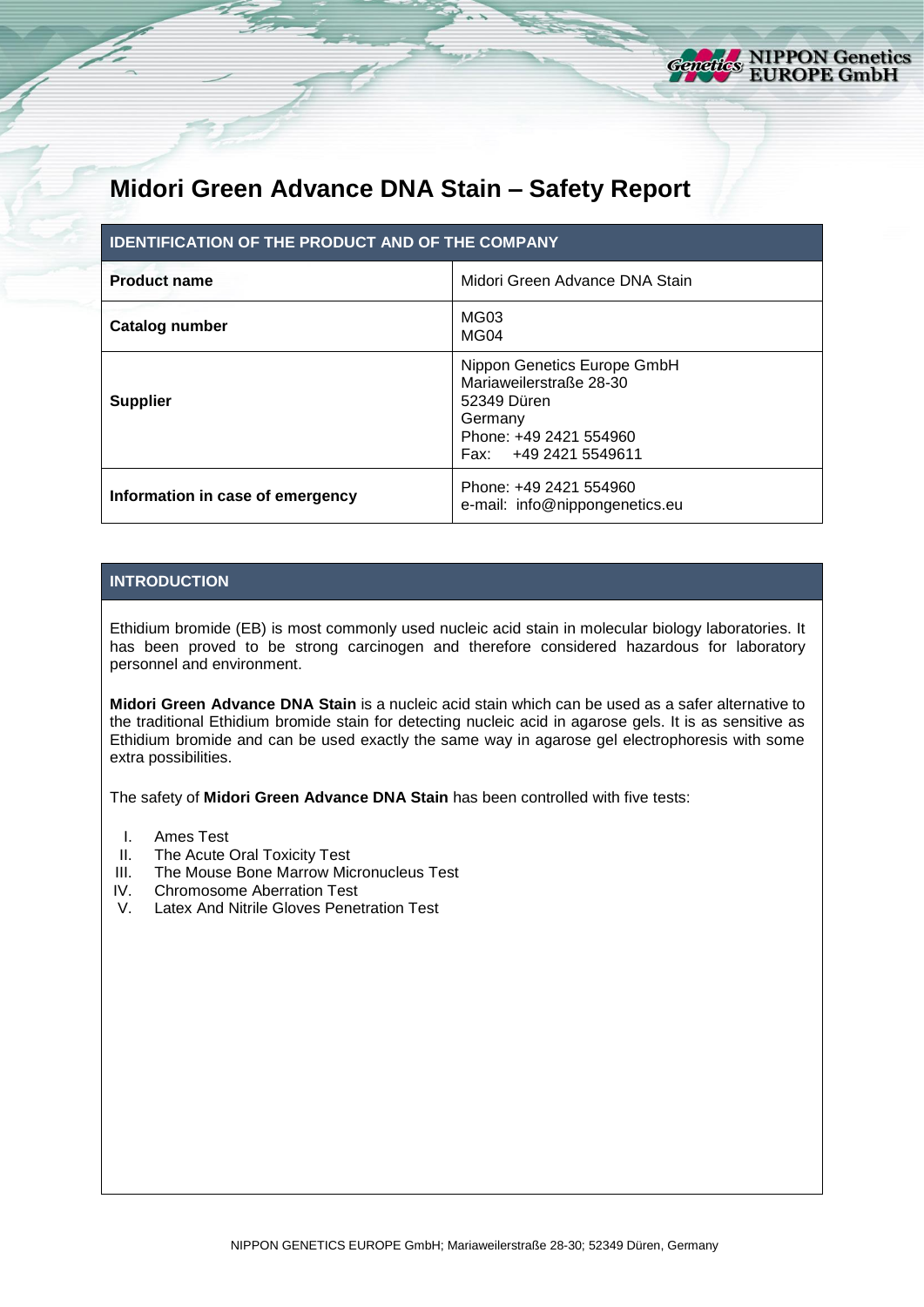# **I AMES TEST**

#### **1. Test System:**

The Ames test employed four Salmonella strains, TA97, TA98, TA100 and TA102. When these bacteria are exposed to mutagenic agents, under certain conditions reverse mutation from amino acid (histidine) auxotrophy to prototrophy occurs, giving colonies of revertants. In order to test the mutagenic toxicity of metabolised products, S9 fraction, a rat liver extract, was used in the assays. The S9 fraction contains a mixture of several enzymes and is known to be able to convert some chemicals into mutagens.

Midori Green Advance DNA Stain was dissolved in the sterile distilled water, and the concentrations were 0.5, 1.0, 2.5 and 5 mg/mL, respectively. The test volume was 0.1 mL per plate.

Preliminary assays were performed. The dosages were 0, 250, 500, 1000 and 2000 µg/plate, respectively. The control groups included blank control plates, solvent control plates (sterile distilled water) and positive control plates. In the absence of S9 mixture, the positive control reference for strains TA97 and TA98 was 9-fluorenone, for TA100 was NaN3, and for TA102 was Mitomycin C. In the presence of the S9 mixture, the positive control reference substance for strains TA97, TA98 and TA100 was 2-AF (Aminofluorene), and 1,8-hydroxyanthraquinone for TA102.

## **2. Test Procedure:**

The test substance (0.1 mL) and 0.1 mL bacterial suspension with 0.5 mL S9 mixture (+S9) or without S9 mixture (-S9) were mixed uniformly in test tubes with 1.5 mL overlay agar (liquid, 45°C). The mixture was uniformly poured on the prepared underlay agar plates. After solidification, the plates were incubated at 37°C for 48 h. At the end of the incubation, revertant colonies per plate were counted. All plating was done in triplicate. If the number was more than twice the spontaneous revertant colonies counts and showed a dose-response relationship, positive result for mutagenicity could be concluded..

#### **3. Test Result:**

According to the results of the Ames test (Table 1), in the presence and absence of metabolic activator S9 the increase in the numbers of revertant colonies of strains TA97, TA98, TA100 and TA102 compared to spontaneous revertant colonies was less than 2 times, and there was no dose-response relationship. Appropriate reference mutagens were used as positive controls and they showed a distinct increase of induced revertant colonies (Table 1).

| Dose level   | <b>TA97</b>      |                                  | <b>TA98</b> |                  | <b>TA100</b>    |                  | <b>TA102</b>     |                  |
|--------------|------------------|----------------------------------|-------------|------------------|-----------------|------------------|------------------|------------------|
| (mg/plate)   | $-S9$            | $+S9$                            | $-S9$       | $+S9$            | $-S9$           | $+S9$            | $-S9$            | $+S9$            |
| Neg. control | $135 \pm 12$     | $156 \pm 5$                      | $30 \pm 1$  | $32 \pm 1$       | $136 \pm 21$    | $155 \pm 11$     | $247 \pm 10$     | $275 \pm 14$     |
| Water        | $132 \pm 16$     | $155 \pm 2$                      | $30 \pm 2$  | $32 \pm 1$       | $146 \pm 10$    | $158 \pm 19$     | $248 \pm 7$      | $275 \pm 15$     |
| 0.5          | $142 \pm 9$      | $141 \pm 14$                     | $31 \pm 1$  | $32 \pm 2$       | $137 + 17$      | $154 \pm 13$     | $261 \pm 9$      | $266 \pm 10$     |
| 1            | $130 \pm 5$      | $151 \pm 13$                     | $30 \pm 1$  | $31 \pm 2$       | $140 \pm 14$    | $168 \pm 10$     | $251 \pm 8$      | $258 \pm 6$      |
| 2.5          | $138 \pm 13$     | $151 \pm 7$                      | $30 \pm 1$  | $31 \pm 1$       | $142 \pm 12$    | $167 + 7$        | $259 \pm 13$     | $254 \pm 5$      |
| 5            | $136 \pm 10$     | $159 \pm 2$                      | $31 \pm 2$  | $32 \pm 1$       | $152 \pm 10$    | $172 \pm 28$     | $254 \pm 15$     | $282 \pm 6$      |
| Pos. control | $1475 \pm 105^1$ | $1519 \pm 161^2$ 2244 $\pm 36^1$ |             | $2306 \pm 234^2$ | $1283 \pm 26^3$ | $1338 \pm 166^2$ | $1464 \pm 156^4$ | $1562 \pm 285^5$ |

**Table 1.** Results of Midori Green Advance DNA Stain Ames test ( $\bar{x}$  + SD)

<sup>1</sup> 9-Fluorenone, 0.2 µg/plate

 $2$  2-AF, 10  $\mu$ g/plate

 $3$  NaN<sub>3</sub>, 2.5  $\mu$ g/plate

<sup>4</sup> Mitomycin C, 4.0 µg/plate

<sup>5</sup> 1,8-Hydroxyanthraquinone, 50 µg/plate

## **4. Conclusion:**

According to the guidelines, negative result was obtained and a significant mutagenic effect of Midori Green Advance DNA Stain could not be detected.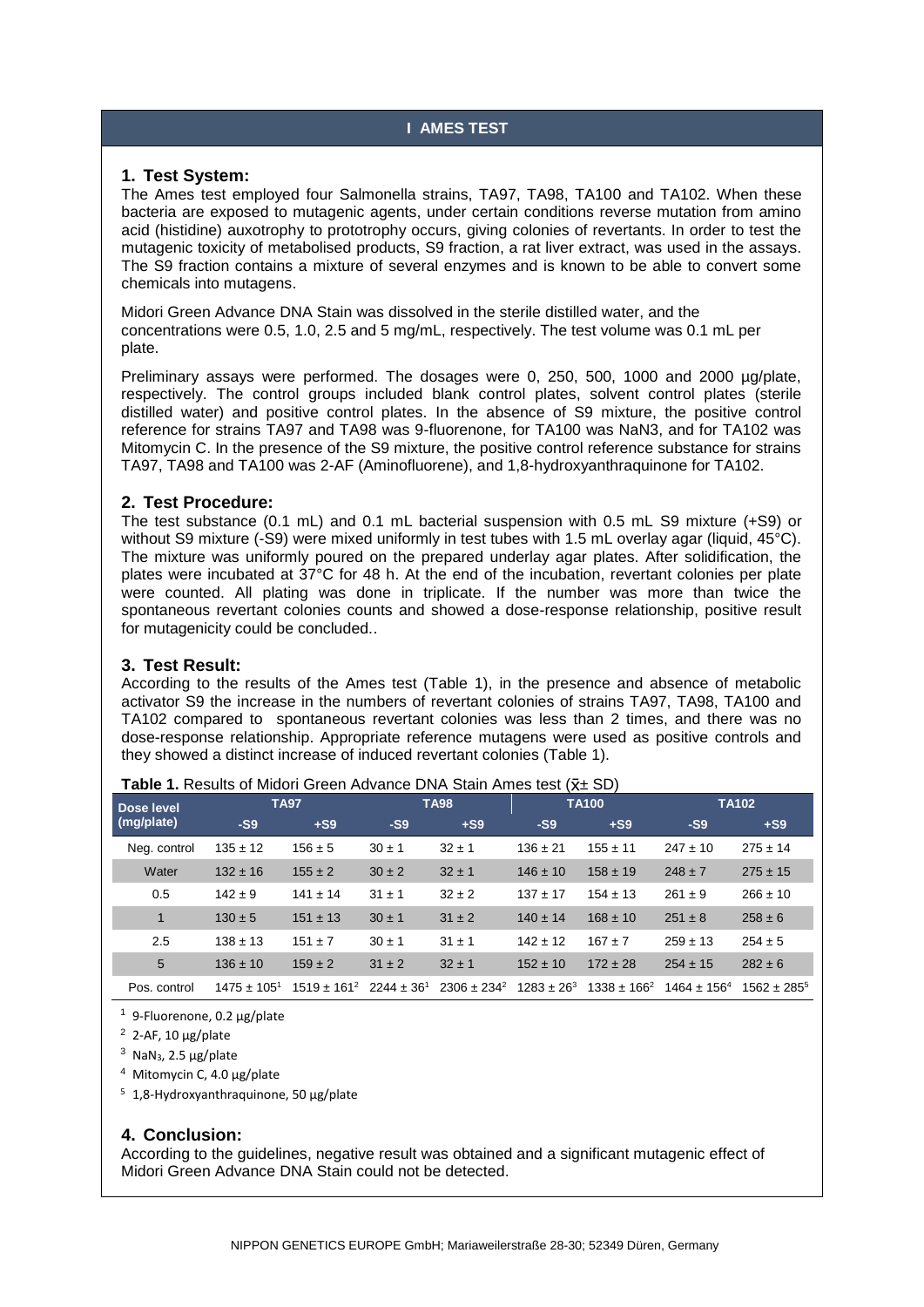# **II THE ACUTE ORAL TOXICITY TEST**

#### **1. Test System:**

The acute toxicity testing provides information on the biologic activity of the test item that can be used in hazard identification and risk management in the context of production, handling, and use of chemicals. The LD50 value, defined as the statistically derived dose that, when administered in an acute toxicity test, is expected to cause death in 50% of the treated animals in a given period, is the basis for toxicologic classification of chemicals.

**Sample**: Original liquid of Midori Green Advance DNA Stain.

**Animals:** The animals used in the test were healthy Kunming mice, body weight were from 18 g to 22 g. Before testing, all animals were fasting but water was ad libitum. All animals were housed in clean animal room (CL). The room temperate was from 18℃ to 22℃ and the relative atmospheric humidity was from 45 to 65%.

## **2. Test Procedure:**

**Dose Design:** According to Horn's Method, the dosages for the test groups were designed to be 1000, 2150, 4640 and 10000 mg/kg. The mice were divided into 4 groups (5 animals/sex/group) at random. Animals were administrated with test item by oral gavage, calculate the amount of exposure according to 0.2 ml/10 g.

**Outcome Measures:** After exposure, poisoning symptoms and death situations were observed, the observation period was two weeks. In case no deaths are observed within two weeks, the conclusion can be drawn that the LD50 is above 10000 mg/kg.

# **3. Test Result:**

**Table 2**. Results of Acute Oral Toxicity Test with Midori Green Advance DNA Stain.

| <b>Sex</b> |       |   | Dose(mg/kg) No. of Animals No. of Dead Animals Death Rate (%) |   |
|------------|-------|---|---------------------------------------------------------------|---|
| Female     | 1000  | 5 | 0                                                             |   |
|            | 2150  | 5 | 0                                                             | 0 |
|            | 4640  | 5 | 0                                                             |   |
|            | 10000 | 5 | 0                                                             |   |
| Male       | 1000  | 5 |                                                               |   |
|            | 2150  | 5 |                                                               |   |
|            | 4640  | 5 |                                                               |   |
|            | 10000 | 5 |                                                               |   |

## **4. Conclusion:**

After exposure, poisoning symptoms or deaths were not detected. That means LD50 is above 10000 mg/kg and the test item Midori Green Advance DNA Stain was nontoxic.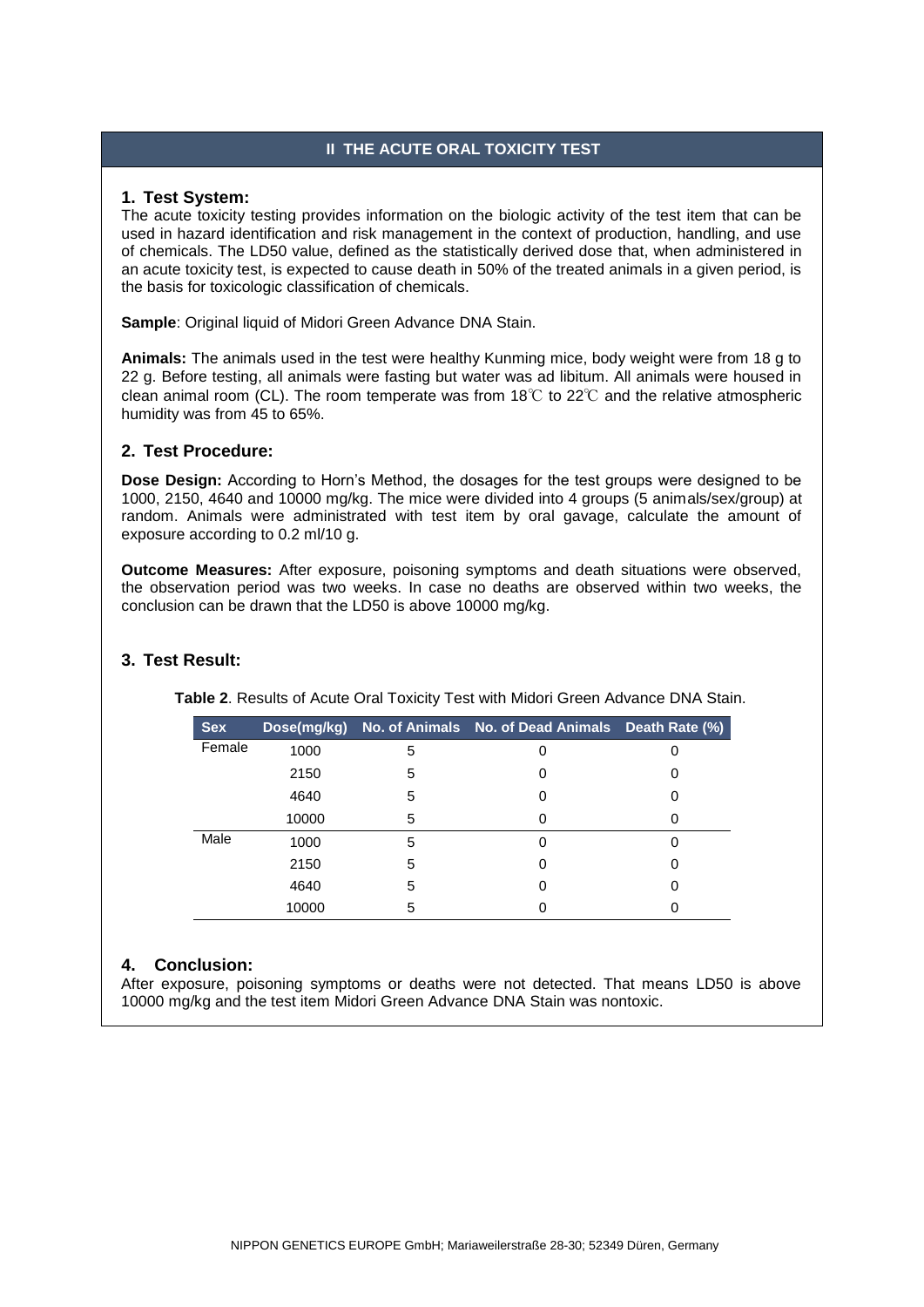## **III THE MOUSE BONE MARROW MICRONUCLEUS TEST**

#### **1. Test System:**

This test was performed to assess the mutagenic properties of Midori Green Advance DNA Stain on the incidence of micronuclei of bone marrow polychromatic erythrocytes of the mouse. The micronucleus test is one of the most widely applied short term test used in genetic toxicology and has become one of the most important tests to evaluate the genotoxic potential of new chemical compounds. The test detects agent-induced chromosomal damage or damage of the mitotic spindle apparatus.

**Sample:** Original liquid of Midori Green Advance DNA Stain. **Positive Control:** Mitomycin C. **Animals:** The animals used in the test were healthy Kunming mice (body weight from 25 g to 30 g).

#### **2. Test Procedure:**

Mice in test groups were administrated orally with the test item twice in 30 hours. The dosages of test groups were 1000, 2000 and 5000 mg/kg, respectively. The negative control was administrated with distilled water and the positive control group was administrated with Mitomycin C (1.5 mg/kg). In each group, five males and five female mice were used. At the interval of 6h after the second administration, the mice were sacrificed. The marrow in sternum of the mice was taken, and the marrow suspension was made into microscopic slides. The slides were stained with Giemsa's and examined under the microscope. 1000 polychromatic erythrocytes (PCE) were observed for each animal. The number of cells with micronucleus was counted.

# **3. Test Result:**

**Table 3**. Data of the micronucleus test in bone marrow polychromatic erythrocytes of the mouse with Midori Green Advance DNA Stain.

| <b>Sex</b> | <b>Group</b>              | <b>Dose</b><br>(mg/kg)   | No. of<br>animals | <b>PCEs</b> | <b>PCEs with</b><br>micronuclei | The incidences of<br>micronuclei | P      |
|------------|---------------------------|--------------------------|-------------------|-------------|---------------------------------|----------------------------------|--------|
| Female     | Midori Green              | 1000                     | 5                 | 5000        | 4                               | $0.80 \pm 0.45$                  | >0.05  |
|            | Advance                   | 2000                     | 5                 | 5000        | $\overline{4}$                  | $0.80 \pm 0.45$                  | >0.05  |
|            |                           | 5000                     | 5                 | 5000        | 3                               | $0.60 \pm 0.55$                  | >0.05  |
|            | <b>Distilled</b><br>water | $\overline{\phantom{a}}$ | 5                 | 5000        | 4                               | $0.80 \pm 0.45$                  |        |
|            | Mitomycin C               | 1.5                      | 5                 | 5000        | 135                             | $27.0 \pm 1.22$                  | < 0.01 |
| Male       | Midori Green              | 1000                     | 5                 | 5000        | 4                               | $0.80 \pm 0.45$                  | >0.05  |
|            | Advance                   | 2000                     | 5                 | 5000        | 4                               | $0.80 \pm 0.45$                  | >0.05  |
|            |                           | 5000                     | 5                 | 5000        | 3                               | $0.60 \pm 0.55$                  | >0.05  |
|            | <b>Distilled</b><br>water | -                        | 5                 | 5000        | 3                               | $0.60 \pm 0.55$                  |        |
|            | Mitomycin C               | 1.5                      | 5                 | 5000        | 123                             | $24.6 \pm 3.05$                  | < 0.01 |

# **4. Conclusion:**

The results showed that there was no significant difference (P>0.05) in the incidence of micronuclei between the test groups and negative control while there was significant difference (P<0.01) between Mitomycin C and negative control. Therefore, according to the guidelines the mouse marrow chromophilous erythrocyte micronucleus test with Midori Green Advance DNA Stain was negative.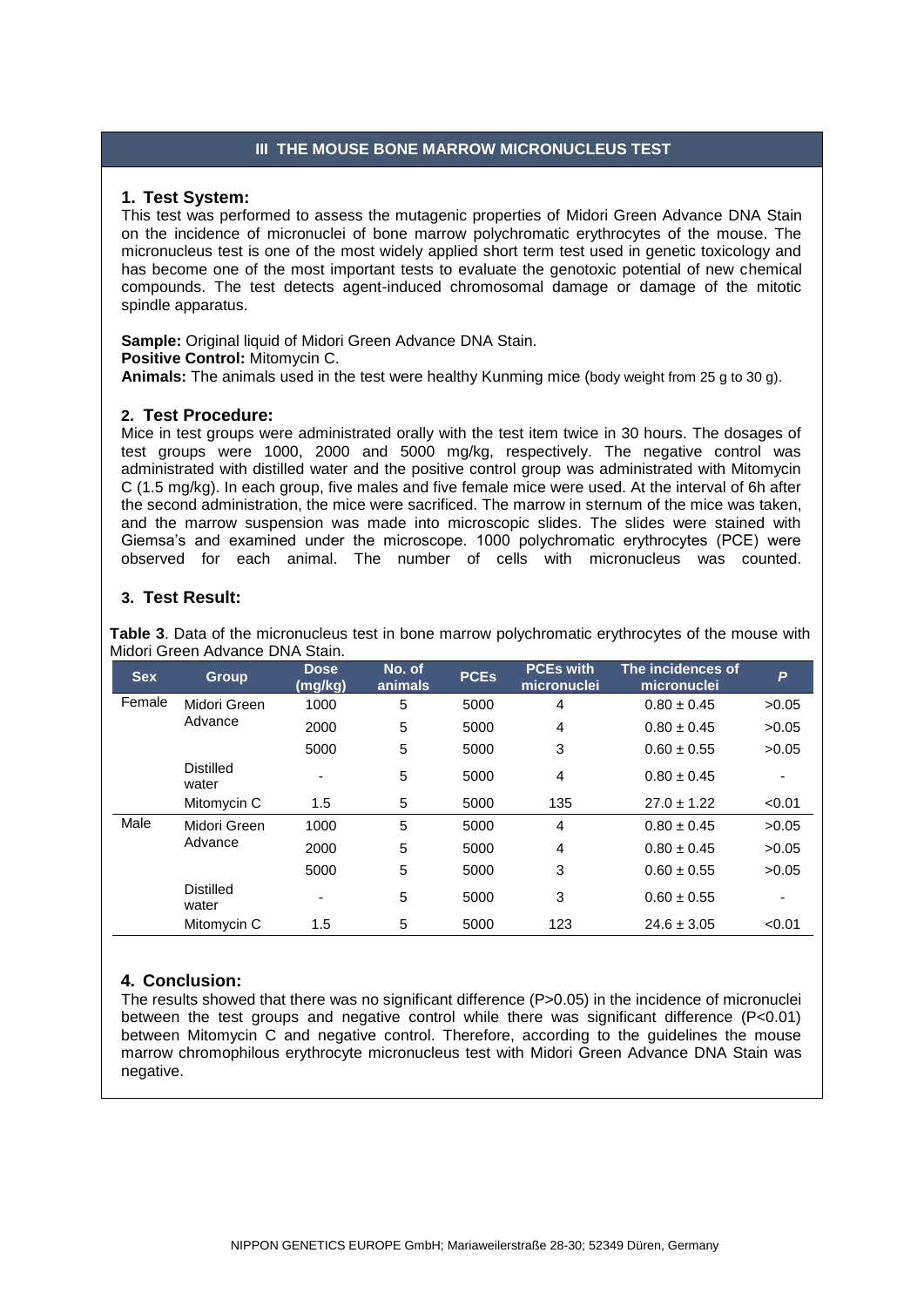# **IV THE IN VITRO MAMMALIAN CHROMOSOME ABERRATION TEST**

#### **1. Test System:**

The purpose of the in vitro chromosomal aberration test is to identify agents that cause structural chromosome aberrations in cultured mammalian cells. This test was performed to assess the potential of Midori Green Advance DNA Stain to induce chromosomal aberrations in vitro.

#### **Cell strains:** Chinese hamster ovary line.

**Metabolic activation system:** S9 mixture, which is rat liver homogenate induced by both Phenobarbital sodium and Naphthaflavone and some appropriate cofactors.

**Test compound:** 5.0 mg/ml of MEM stock solution, separately diluted to different concentration by serum-free culture solution (3 hours, presence and absence of S9 mixture) and MEM medium supplemented with 10% fetal bovine serum (24 hours, absence of S9 mixture).

# **2. Test Procedure:**

**Culture solution:** MEM medium supplemented with 10% fetal bovine serum and 100 IU/ml of penicillin and streptomycin.

**Maximum final concentration determination:** It is shown that the metabolic activation way is +S9 and -S9, and the action time are 3 hours through two-time preliminary experiments. We also confirmed the highest final concentration of the -S9 metabolic activation responding for 24 hours at the two different conditions. Both of the two preliminary experiments contain a test group and a blank control group. Measuring cell activity with resazurin, and determine the final concentration according to cell inhibiting rate.

**Chromosome aberration test:** Two kinds of test condition, one kind of it is metabolic activation +S9 and –S9, action time is 3 hours, another one is –S9, action time 24 hours.

**Cell harvesting:** 4 hours before harvesting, 1.0 ug/ml colchicines were added followed by hypotonic treatment, fixation, tabletting and dyeing with Giemsa. 200 normal metaphase cells were selected in test compound and the blank control set, and 100 normal metaphase cells were selected in the positive control set. For the analysis the chromosome aberration type and number were recorded and the chromosome aberration rate was calculated.

**Statistical analysis:**  $x^2$  analysis was performed to compare the chromosome aberration rate of each test compound and chromosome aberration rate of negative control set.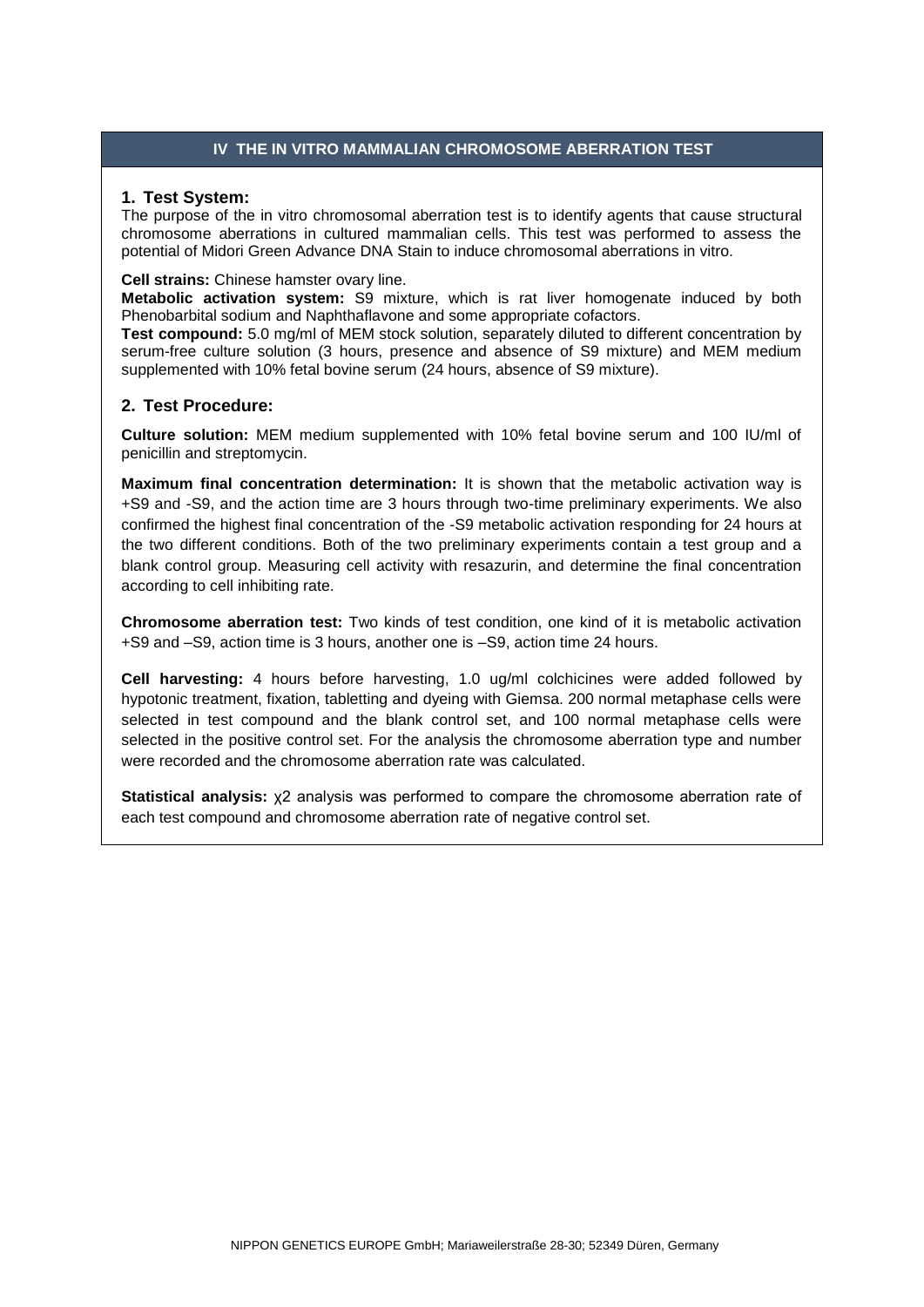# **3. Test Result:**

**Table 4.** The results of *in vitro* mammalian cell chromosome aberration test (3 hours, -S9).

| <b>Group</b>     | <b>Final</b><br>concentration<br>$(\mu g/ml)$ | <b>Total cell</b><br>number | <b>Cells with chromosome</b><br>aberration | <b>Aberration rate</b><br>(%) |
|------------------|-----------------------------------------------|-----------------------------|--------------------------------------------|-------------------------------|
| Negative control | $\overline{\phantom{a}}$                      | 200                         | 3                                          | 1.5                           |
| Test compound    | 1250.0                                        | 200                         | 2                                          | 1.0                           |
|                  | 2500.0                                        | 200                         | 4                                          | 2.0                           |
|                  | 5000.0                                        | 200                         |                                            | 0.5                           |
| Mitomycin C      | 1.0                                           | 100                         |                                            | $11.0*$                       |

 $*$  P $<$  0.01

**Table 5.** The results of *in vitro* mammalian cell chromosome aberration test (3 hours, +S9).

| <b>Group</b>     | <b>Final</b><br>concentration<br>$(\mu g/ml)$ | <b>Total cell</b><br>number | <b>Cells with chromosome</b><br>aberration | <b>Aberration rate</b><br>(%) |
|------------------|-----------------------------------------------|-----------------------------|--------------------------------------------|-------------------------------|
| Negative control | $\overline{\phantom{a}}$                      | 200                         |                                            | 0.5                           |
| Test compound    | 1250.0                                        | 200                         | 0                                          | 0                             |
|                  | 2500.0                                        | 200                         | 0                                          | 0                             |
|                  | 5000.0                                        | 200                         | 0                                          | 0                             |
| Cyclophosphamide | 15.0                                          | 100                         | 13                                         | $13.0*$                       |

 $* P < 0.01$ 

**Table 6.** The results of *in vitro* mammalian cell chromosome aberration test (24 hours, -S9).

| <b>Group</b>     | <b>Final</b><br>concentration<br>$(\mu g/ml)$ | <b>Total cell</b><br>number | <b>Cells with chromosome</b><br>aberration | <b>Aberration rate</b><br>(%) |
|------------------|-----------------------------------------------|-----------------------------|--------------------------------------------|-------------------------------|
| Negative control | $\overline{\phantom{a}}$                      | 200                         | 5                                          | 2.5                           |
| Test compound    | 31.2                                          | 200                         | 3                                          | 1.5                           |
|                  | 62.5                                          | 200                         |                                            | 1.0                           |
|                  | 125.0                                         | 200                         |                                            | 0                             |
| Cyclophosphamide | 1.6                                           | 100                         | 14                                         | $14.0*$                       |

 $* P < 0.01$ 

## **4. Conclusion:**

Under the experimental conditions, in vitro mammalian cell chromosome aberration detection system, compared to negative control group, with or without metabolic activation system, the test compound didn't lead to the higher chromosome aberration rate, so the result of in vitro mammalian cell chromosome aberration test with Midori Green Advance DNA Stain is negative.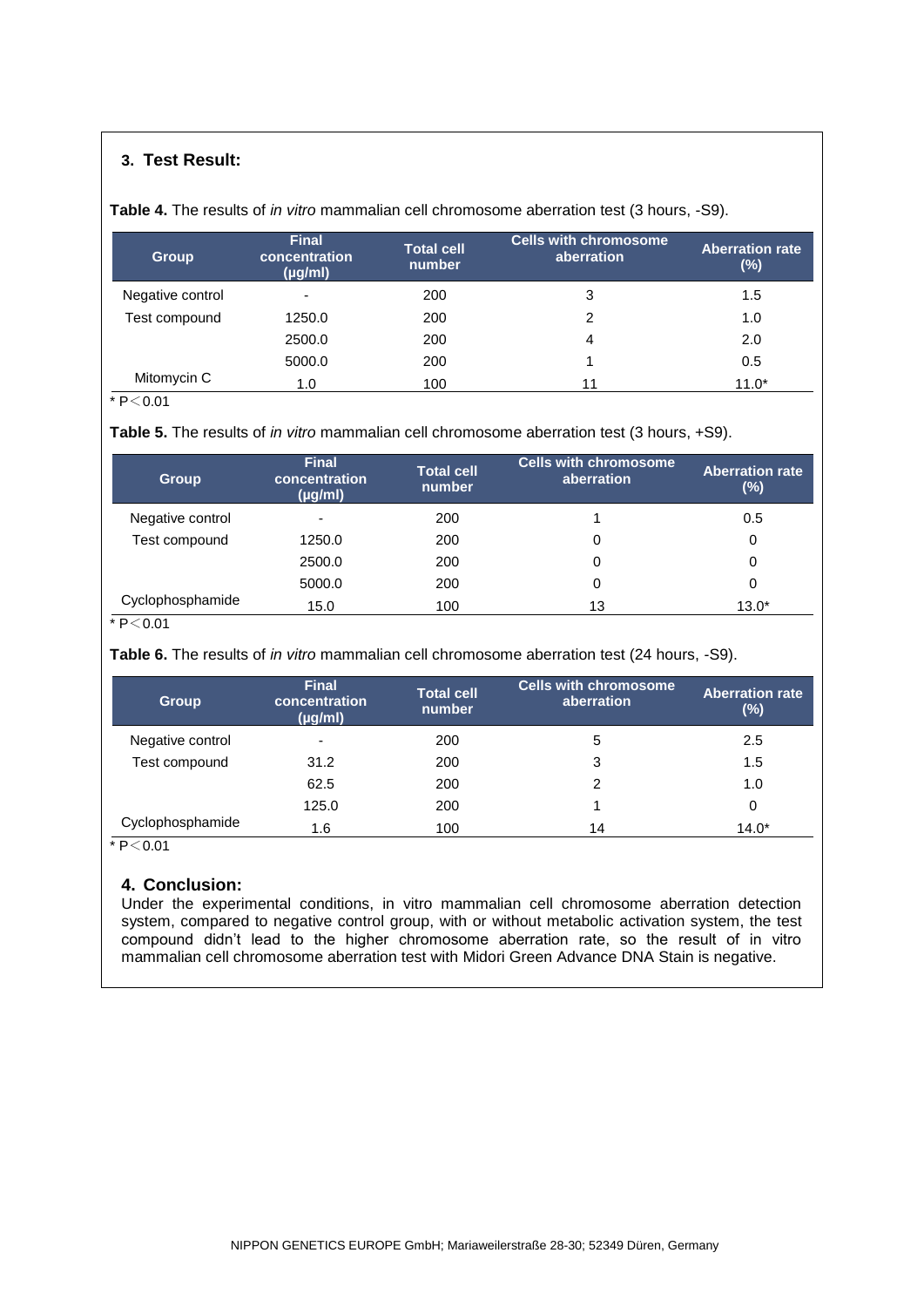# **V LATEX AND NITRILE GLOVES PENETRATION TEST**

# **1. Test System:**

The purpose of the glove penetration tests is to test the ability of Midori Green Advance DNA stain to diffuse through latex gloves (e.g. ECO Latex PF250) and nitrile gloves (e.g. Orange Nitril 260) based on Midori Glove Penetration test.

# **2. Test Procedure:**

10 μl of 1x Midori Green Advance DNA stain solution were dissolved in 200 μl TAE buffer to make the working solutions of Midori Green Advance. 5 ml of TAE buffer was pipetted into latex and nitrile gloves' fingers to dialyze it against the working solutions. The dialysis was ended 10, 30, 60, 180 and 360 minutes after initiation and every time the solution from two fingers of both glove types were used for analysis. After the dialysis all solutions from fingers were preserved in 15 ml centrifuge tubes. As a reference the pure TAE buffer was also preserved in glove fingers overnight. The solutions in the glove fingers were analyzed for presence of the dye by fluorescence (Perkin Elmer LS55). As a reference, the fluorescence of the working solutions of the dye was also measured. To increase the sensitivity of the detection, all fluorescence measurements were made in the presence of 100 μg/ml salmon sperm dsDNA.

Maximum excitation and emission wavelengths were chosen for this analysis (502 nm for excitation and 526 nm for emission). The bandwidth of excitation and emission filters were 10 nm.

# **3. Results**

For Midori Green Advance DNA stain the fluorescence of dialyzed buffer was less than 1 AU for nitrile glove which is at the fluorescence noise level and equals with the fluorescence of TAE buffer from latex glove. For latex glove the fluorescence intensity of dialyzed buffer was 1.5-3 AU and the fluorescence intensity of undialyzed buffer was 1.3 AU (Figure 2). The fluorescence intensity of Midori Green Advance working solution at the same measuring conditions was 338 AU. So we can say that during the test time this dye does not diffuse through nitrile glove and the diffusion through the latex glove is irrelevant (<1% in 6 hrs).



**Figure 1**. Relative fluorescence of solutions dialyzed in latex (red) and nitrile (blue) glove fingers against Midori Green Advance DNA Stain (working solution) and the relative fluorescence of the corresponding working dye solution as a reference (green).